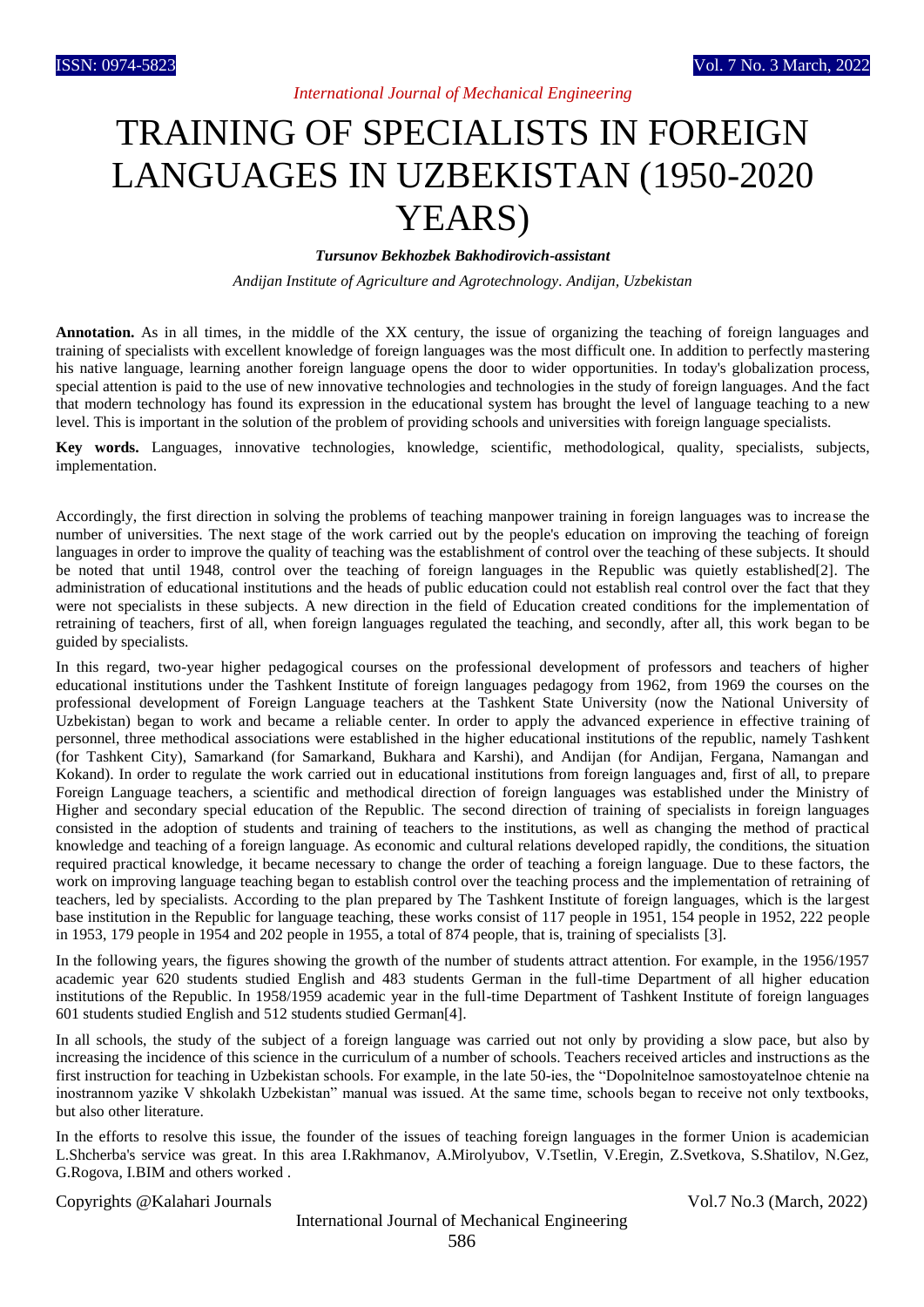Work has been started to improve the teaching of foreign languages in the Republic. However, one more of the problems that still had to be solved before was waiting for its solution. This was the continuation of the work on the adaptation of programs and textbooks published in foreign languages for Russian schools to the characteristics of Uzbek schools in harmonic.

The third direction of the training of specialists in the field of teaching foreign languages was to increase the number of people involved in the study from the representatives of the local population. Such an event was also of great importance in the life of the Republic, because the teachers of the Uzbek secondary school had to know the mother tongue, well imagine the difficulties that would arise during the training. Finally, such teaching staff could begin to develop methods of teaching foreign languages in the Uzbek language audience.

The information obtained from the Tashkent Institute of foreign languages could be an example in this respect. Of the 370 students in 1948, 15 were representatives of local nationalities, of which 12 were Uzbeks. In the 1956/1957 academic year, 632 people from 1163 students belonged to the local population, 545 of them were Uzbeks. The number of representatives of local nationalities studying at the faculties of foreign languages of other universities also increased. Among them, teachers with academic degrees and titles began to appear. Comparative linguistics at that time Ya.Benyaminov, X.Barnokhodzhaeva, from the issue of teaching English in Uzbek schools E.Anisimova, I.Vagina defended the candidate dissertations.

By the end of the 50-ies, teachers of foreign languages, having reached the higher educational institutions of the Republic from among their national cadres, created the first ground for the creation of a Scientific School. Research works reflecting the National features of teaching, that is, articles devoted to the features of teaching a foreign language in Uzbek schools began to appear. Of these, the German language specialist S.Galyant's article on how to work in classes where the knowledge and skills of students are not the same, became important [5].

At the beginning of the 60-ies for Uzbek schools were published factual textbooks from foreign languages, scientific-methodical research was created, the formation of teaching methods was initiated. In particular, the preparation of the material for Language Teaching has been achieved by the linguistics .In the textbooks created by Mamajonov, it was recommended to conduct exercises to compare the sounds of English, German and French with the sounds of the Uzbek language . From Uzbek scientists H.Baykoziev was the first to offer exercises on the English language in 1965 year.

In 1966, the leadership of the Tashkent Pedagogical Institute of foreign languages sent to the first Moscow Institute of foreign languages a number of young teachers eager for science to improve their qualifications as an intern researcher. Among them was Iriskulov. In 1967 he was admitted to the Graduate School of the Institute. As a young scientist, he continued his further activity at the Tashkent Pedagogical Institute of foreign languages and actively worked in the positions of senior teacher, associate professor, deputy dean and vice-rector, development of educational level, development of science, active participation in public affairs, training of teachers[6].

In 1968, when determining the content of teaching a foreign language, the program prepared by the Academy of Sciences of Uzbekistan made serious changes in the teaching of oral speech and reading for Uzbek schools.

One of the major changes in the teaching of foreign languages in Uzbekistan in the 70-ies was the complete provision of the higher educational institutions of the Republic with qualified teachers of foreign languages. In this regard, the admission of students to pedagogical higher educational institutions specializing in a foreign language is reduced. In 1973, 2672 students were accepted, in 1974 2105 were accepted . Now, in connection with the solution of the problem of providing educational institutions with Foreign Language teachers, the next task was to retrain them, raise the level of thought and profession. By this period, factual textbooks containing the specific content of teaching foreign languages were published, scientific and methodological studies were created and new forms of teaching were initiated. Scientific-research work on the teaching of foreign languages has expanded. For example, in 1974, Tashkent Pedagogical Institute of foreign languages carried out 28 works, 443 teachers, including 91 doctors and candidates of Sciences . In particular, 1971 year M.Iriskulov professor under the scientific leadership of Barkhudarov successfully defended his dissertation[7].

In the following years M.Salieva, B.Rajapov, X.Seynazarov, T.Sattorov, M.Dadakho'jaeva became candidates of science. A.Abduazizov (1974) was the first in the history of Uzbekistan, even in Central Asia, to specialize in foreign languages. In the eighties, several doctoral and dozens of candidate dissertations were defended, such as M. Umarkhodjaev, J. Buronov, O. Yusupov, K. Taymetov, K. Musaev. In 1988, A Scientific Council was opened at the Tashkent Institute of foreign languages to protect candidate and doctoral dissertations. In the 90's C.Jalalov (1991 y.) academic title of Professor and N.Avazboyev received a doctor's degree. The fact that foreign languages began to be considered as a national feature in Uzbekistan on the issue of teaching foreign languages in the carried out scientific-research works, paved the way for the formation of the Scientific School of Foreign Language Teaching in secondary schools and higher educational institutions of the Republic. [8]

Decree of the government of Uzbekistan № 186 of July 15, 1991 "on the transformation of the Institute of Oriental Studies under the Tashkent State University Into The Tashkent State Institute of Oriental Studies with the organization of the Tashkent State Institute of Oriental Studies, the training of Oriental specialists, the establishment and development of research in various fields of Oriental Science, the, the opportunities for training modern Orientalists, who have in-depth knowledge of international politics, have been fully opened. [9]

Copyrights @Kalahari Journals Vol.7 No.3 (March, 2022) After Uzbekistan gained independence, as a result of established diplomatic relations with foreign countries, the need for personnel who know foreign languages and the socio-economic situation of foreign countries has increased. Therefore, the importance of studying and teaching foreign languages as an important area of State importance was given to the work, continuous training of foreign languages, including English, was given a high place in the issue of training of personnel, in the education of

## International Journal of Mechanical Engineering